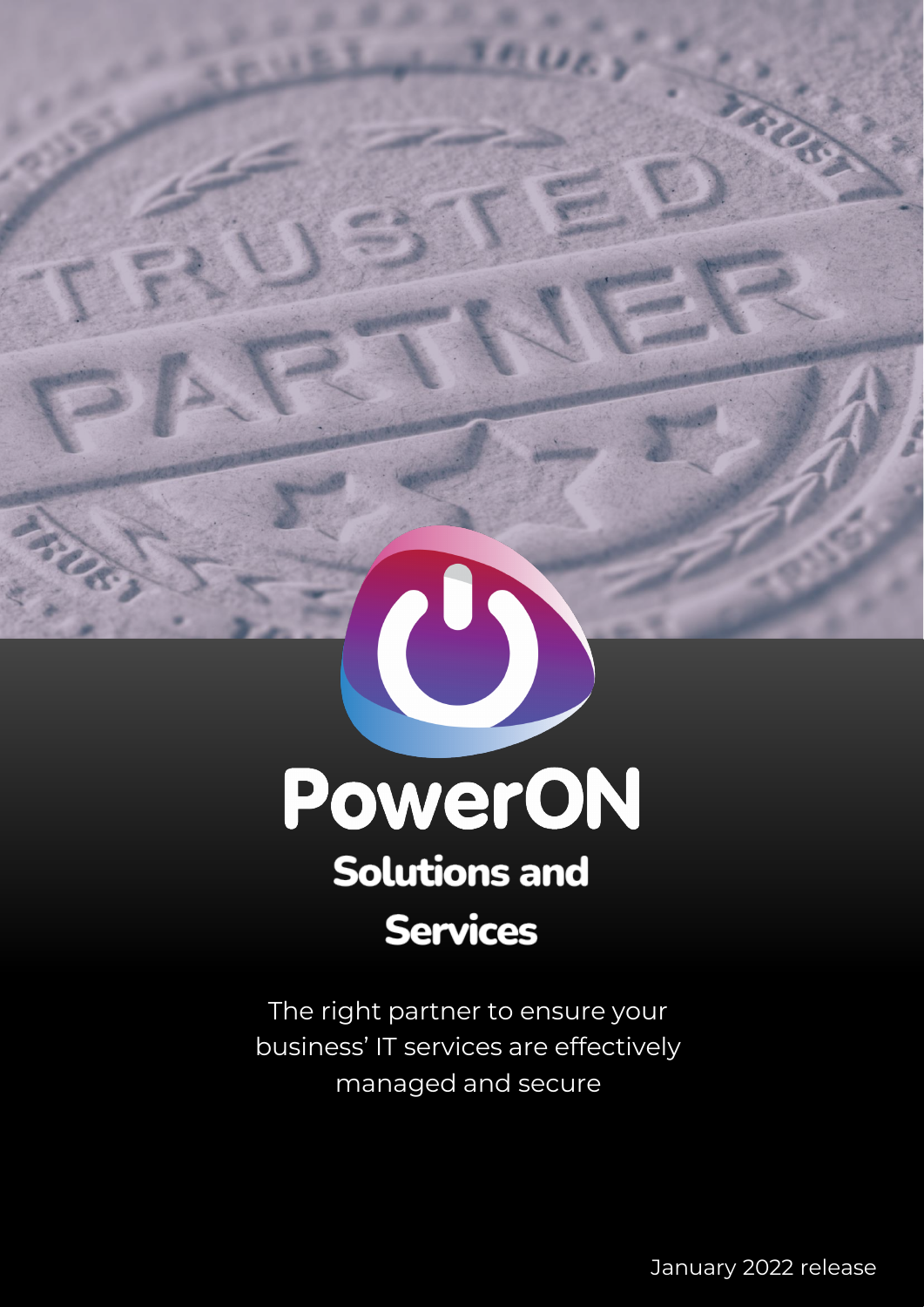# **SmarT Teaming**

*"PowerON's SmarT Managed Service is one of the essential components of our digitisation strategy."*

> **Kevin Adams - Transformation Director, Cats Protection**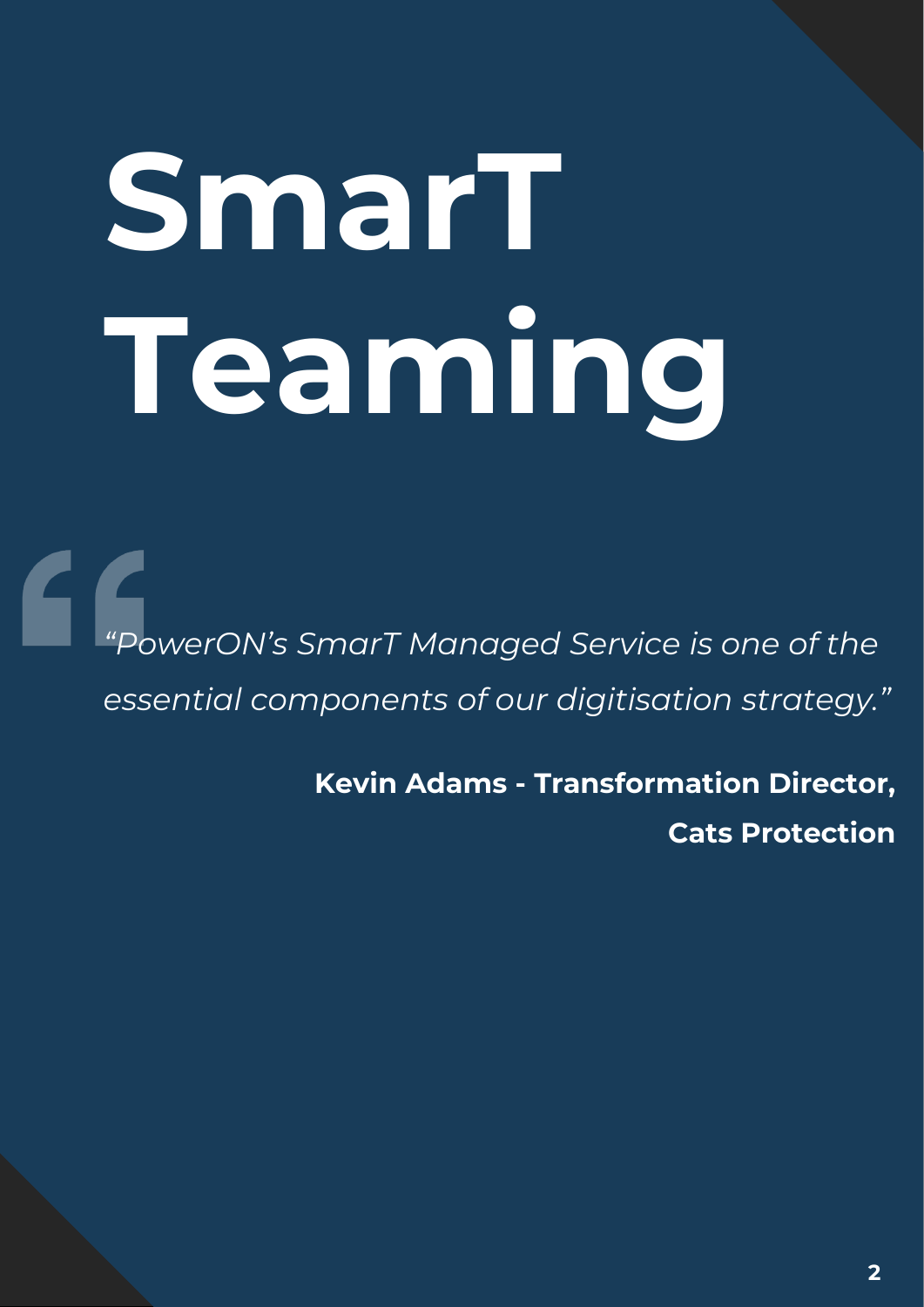# SmarT Teaming

Workplace and IT requirements are ever-evolving, meaning organisations can struggle to manage, patch, and ensure environments are secure.

#### **We help organisations simplify IT operations, free up resources and reduce costs with our range of managed services.**

SmarT Teaming is our modern managed service designed to work collaboratively with IT teams to manage, patch and secure client devices, servers and mobiles.

Managed services reduce risk, cut costs and allow your team to get on with more important, higher value projects - safe in the knowledge that your IT estate is being taken care of behind the scenes.

- Reduce IT device management and deployment challenges
- Minimise device management tooling downtime and improve IT efficiency
- Free up IT team to focus on high-value, mission-critical support and projects
- Transform your IT services team from a triage operation into a strategic development function
- Ensure strategically aligned IT delivery
- Improve end user experience and engagement
- Maximise ROI from existing Microsoft license investments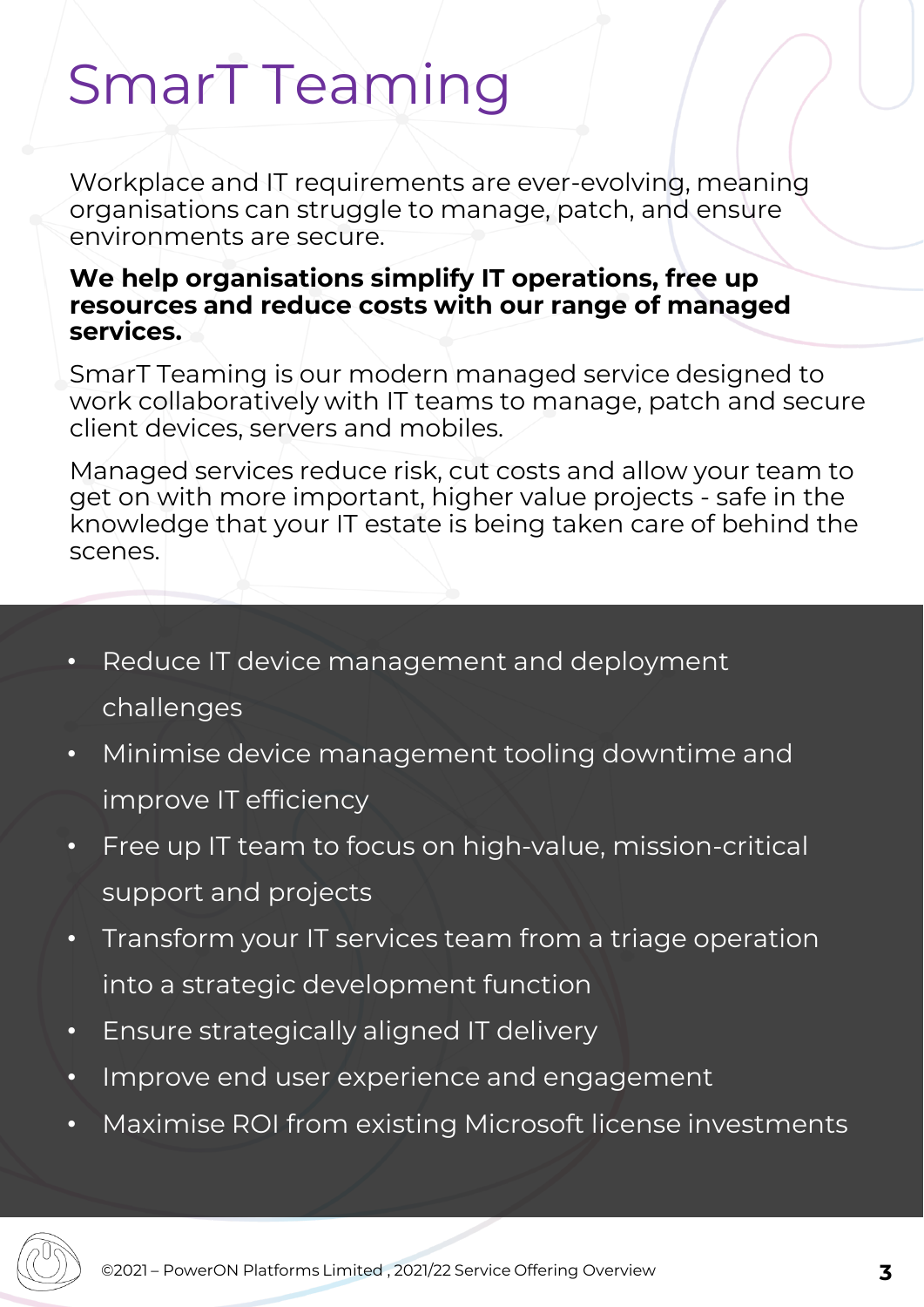## SmarT Teaming

Our team of experts specialise in developing secure, robust solutions tailored to your needs.

Unlike other service contract structures, whose model is to replace existing teams, PowerON integrates with IT teams to provide a bespoke service that frees up your IT team to work on high value, long-term projects.

Through our SmarT Teaming Managed Service, we work alongside your team to support the wider business strategy.

#### Automated management of mobile devices

- Supports coverage across Corporate and BYOD scenarios
- Manages mobile device enrollment and control
- Easy Application Profiling and Deployment
- Ensures devices are compliant with your policies
- Delivers Patching Management across your mobile estate
- Maintains compliance with Cyber Essentials

#### Estate-wide desktop lifecycle management

- Designed to integrate with your team
- Delivers Windows as a Service
- Maintains compliance through patching and updates
- Supports direct to End User provisioning
- Devices managed, anywhere
- Maintains compliance with Cyber Essentials



#### Secure server patching in a controlled and methodical process

- Windows Patching across physical and virtual environments
- Reduces Operating System and application security vulnerabilities
- Removes the burden of patching from your IT Team
- Cloud-based delivery
- Transparent Service Reporting
- Maintains compliance with Cyber Essentials

#### **What's next?**

Contact our team to request more information on our services

#### **[Click here](https://info.poweronplatforms.com/request-more-info)**